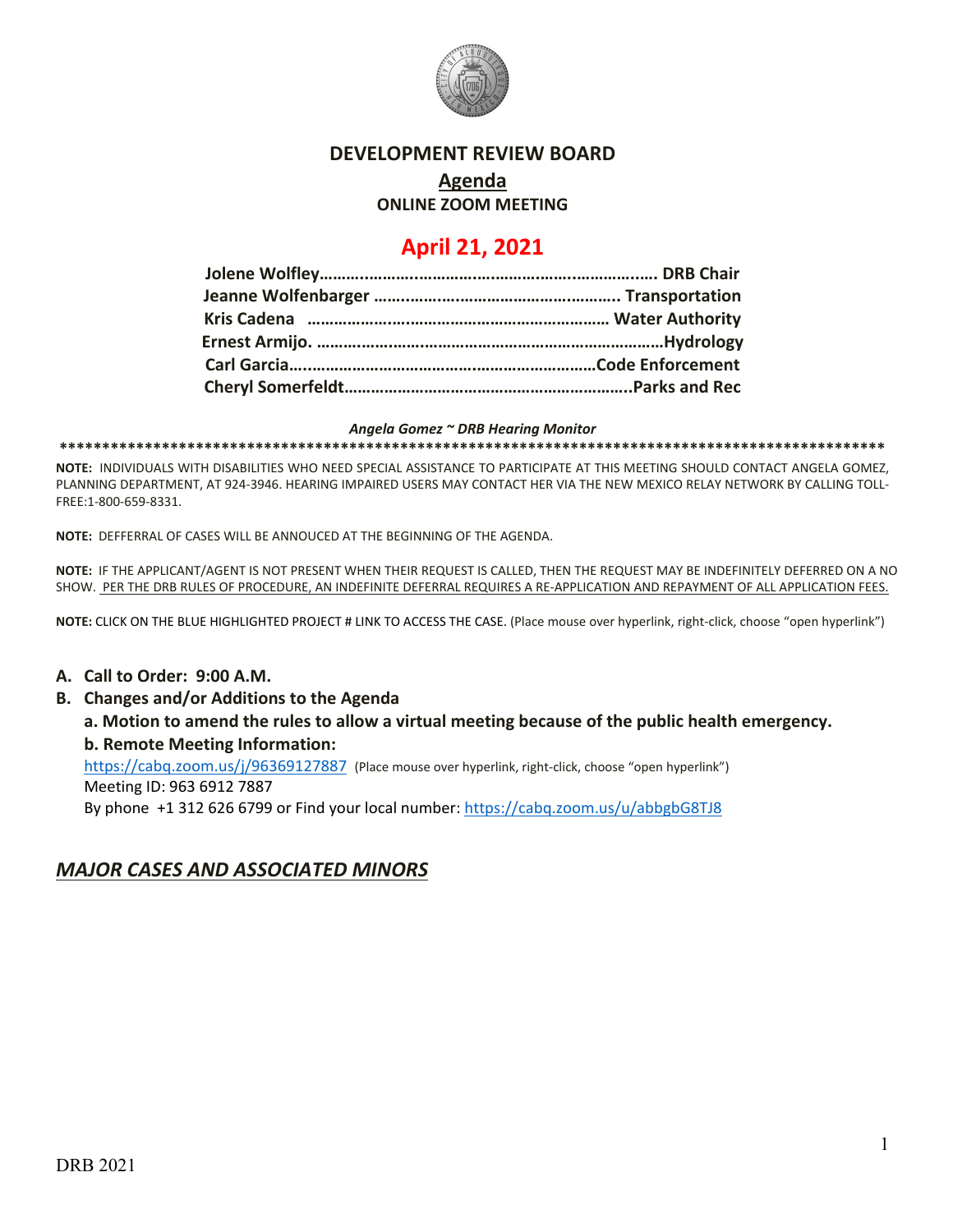| 1. | PR-2018-001579<br>SI-2020-01477 - SITE PLAN AMENDMENT<br>VA-2020-00469 - WAIVER TO IDO | <b>DEKKER/PERICH/SABATINI</b> request(s) the aforementioned<br>action(s) for all or a portion of: PARCEL A-1-A-1-B SUBD<br>PLAT TRS A-1-A-1-A & A-1-A-1-B WINROCK CENTER ADDN,<br>PARCEL A-2 AND A-3 PLAT OF PARCELS A-1 THRU A-3 &<br>PARCEL C-2A WINROCK CENTER ADDN + PARCEL C-2A1<br>SUBD PLAT PARCEL C-2A1 & C-2A2 WINROCK CENTER<br>ADDN, PARCEL E1A WINROCK CENTER ADDITION, PARCEL<br>D1A WINROCK CENTER ADDN REPLAT OF PARCEL D1<br>WINROCK CENTER ADDN AND PARCEL A-1-A-1-A-1-A<br>WINROCK CENTER ADDITION, zoned MX-H, zoned MX-M<br>at 7500 INDIAN SCHOOL RD, containing<br>located<br>approximately 83 acre(s). (J-19)[Deferred from 1/13/21, 2/10/21,<br>3/3/21, 3/17/21, 3/31/21, 4/14/21]<br><b>PROPERTY OWNERS: DARIN SAND, WINROCK PARTNERS LLC</b><br>REQUEST: A MAJOR AMENDMENT TO THE APPROVED SITE<br>DEVELOPMENT PLAN FOR WINROCK TOWN CENTER TO FACILITATE THE<br>DEVELOPMENT OF A NEW 199 UNIT MULTI-FAMILY DEVELOPMENT FOR<br>A VACANT LOT AT 7500 INDIAN SCHOOL. |
|----|----------------------------------------------------------------------------------------|---------------------------------------------------------------------------------------------------------------------------------------------------------------------------------------------------------------------------------------------------------------------------------------------------------------------------------------------------------------------------------------------------------------------------------------------------------------------------------------------------------------------------------------------------------------------------------------------------------------------------------------------------------------------------------------------------------------------------------------------------------------------------------------------------------------------------------------------------------------------------------------------------------------------------------------------------------------------------------------------|
| 2. | PR-2018-001579<br>SD-2021-00035 - PRELIMINARY/FINAL<br><b>PLAT</b>                     | MODULUS ARCHITECTS, INC C/O ANGELA WILLIAMSON,<br>CEO agent for WINROCK PARTNERS request(s) the<br>aforementioned action(s) for all or a portion of: PARCEL Z<br>FINAL PLAT PARCEL Z AND TRACTS A, D, E, F, F-1, G & H,<br>WINROCK CENTER ADDITION zoned MX-H, located at 2100<br>LOUSIANA BLVD NE between INDIAN SCHOOL and I-40<br>containing approximately 28.86 acre(s). (J-19)[Deferred from<br>3/10/21, 3/31/21, 4/14/21]<br><b>PROPERTY OWNERS: SUN CAPITAL HOTELS. OWNERS; WINROCK</b><br><b>PARTNERS</b><br>REQUEST: PRELIMINARY PLAT FOR WINROCK TOWN CENTER FOR A<br>NEW HOTEL - APPROXIMATELY 149 ROOMS ENCOMPASSING +/-<br>80,000 SQ FT                                                                                                                                                                                                                                                                                                                                        |
| 3. | PR-2019-002761<br>SI-2021-00255 - SITE PLAN AMENDMENT                                  | <b>CONSENSUS</b><br><b>PLANNING</b><br>INC.<br>agent<br>for<br><b>LEGACY</b><br>DEVELOPMENT & MANAGEMENT, LLC request(s) the<br>aforementioned action(s) for all or a portion of LOTS 8-A &<br>23-A BLOCK 26 TRACT A UNIT B, NORTH ALBUQUERQUE<br>ACRES zoned NR-BP and MX-L, located at 6501 EAGLE<br>ROCK AVE NE between SAN PEDRO DR NE and LOUISIANA<br>BLVD NE, containing approximately 5.6759 acre(s). (C-<br>18){Deferred from 4/14/21]<br>PROPERTY OWNERS: LEGACY DEVELOPMENT & MANAGEMENT, LLC<br>REQUEST: MAJOR AMENDMENT TO REMOVE LOT 8-A FROM PRIOR SITE<br>PLAN APPROVAL                                                                                                                                                                                                                                                                                                                                                                                                     |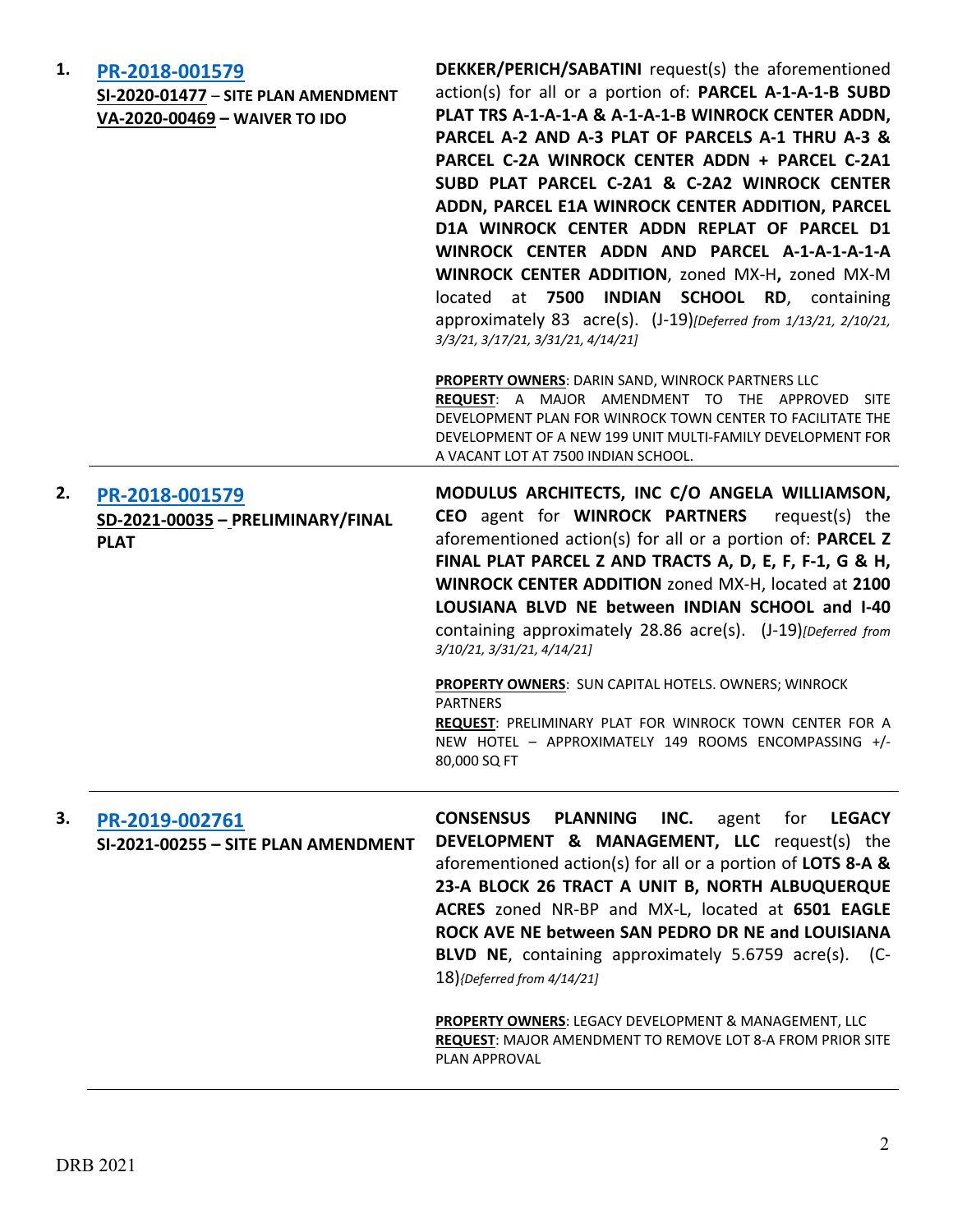**4. [PR-2019-002761](http://data.cabq.gov/government/planning/DRB/PR-2019-002761/DRB%20Submittals/PR-2019-002761_April_21_2021_Supp/Application/PR-2019-002761%20Site%20Plans%20Supplemental%204-15-21.pdf) SI-2021-00256 – SITE PLAN** **CONSENSUS PLANNING INC.** agent for **LEGACY DEVELOPMENT & MANAGEMENT, LLC** request(s) the aforementioned action(s) for all or a portion of **LOTS 8-A, 11 & 12, 26 TRACT A UNIT B, NORTH ALBUQUERQUE ACRES** zoned MX-L, located at **6700 & 6716 MODESTO AVE NE between SAN PEDRO DR NE and LOUISIANA BLVD NE**, containing approximately 4.7885 acre(s). (C-18) *{Deferred from 4/14/21]*

**PROPERTY OWNERS**: LEGACY DEVELOPMENT & MANAGEMENT, LLC **REQUEST**: SITE PLAN FOR 120-UNIT MULTI-FAMILY RESIDENTIAL DEVELOPMENT

#### **5. [PR-2019-002761](http://data.cabq.gov/government/planning/DRB/PR-2019-002761/DRB%20Submittals/PR-2019-002761_April_21_2021_Supp/Application/Supplemental-PR-2019-002761%20and%20PS-2021-00027.pdf)**

**SD-2021-00053 – PRELIMINARY/FINAL PLAT SD-2019-00056-VACATION OF PUBLIC EASEMENT SD-2019-00055 - VACATION OF PUBLIC EASEMENT SD-2021-00054 – VACATION OF PUBLIC EASEMENT**

**CSI - CARTESIAN SURVEY'S INC.** agent for **FAIZEL KASSEM C/O KASSAM LAND ACQUISITION 9 LLC** request(s) the aforementioned action(s) for all or a portion of **8-A, 11 & 12 BLOCK 26 NAA, TR. A, UNIT B** zoned NR-BP, located on **MODESTO AVE between OBSIDIAN ST NE and SAN PEDRO DR NE**, containing approximately 4.7885 acre(s). (C-18)*[Deferred from 3/31/21, 4/14/21]*

**PROPERTY OWNERS**: FAIZEL KASSEM C/O KASSAM LAND ACQUISITION 9 LLC **REQUEST**: SUBDIVIDE EXISTING 3 LOTS INTO 1 INDIVIDUAL LOT, VACATE EASEMENTS, GRANT EASEMENTS AND DEDICATE RIGHT-OF-WAY

### *MAJOR CASES*

**6. [PR-2020-004820](http://data.cabq.gov/government/planning/DRB/PR-2020-004820/DRB%20Submittals/PR-2020-004820_Apr_21_2021_supp/PR-2020-004820%20Supplemental%20DRB%20Submittal%204-15-21.pdf) (1003119) SI-2020-001468** – **SITE PLAN** **CONSENSUS PLANNING INC.** agent(s) for **MOUNTAIN CLASSIC REAL ESTATE** request(s) the aforementioned action(s) for all or a portion of: **TRACT 4-B1, HOME DEVELOPMENT ADDITION** zoned MX-M located at **25 HOTEL CIRCLE NE between LOMAS BLVD and INTERSTATE 40**, containing approximately 5.043 acre(s). (K-21)*[Deferred from 1/13/21, 2/3/21, 2/24/21, 3/10/21, 3/31/21]*

**PROPERTY OWNERS**: AMERSTONE INVESTMENTS LLC **REQUEST**: SITE PLAN FOR CONVERSION OF HOTEL TO MULTI-FAMILY RESIDENTIAL USE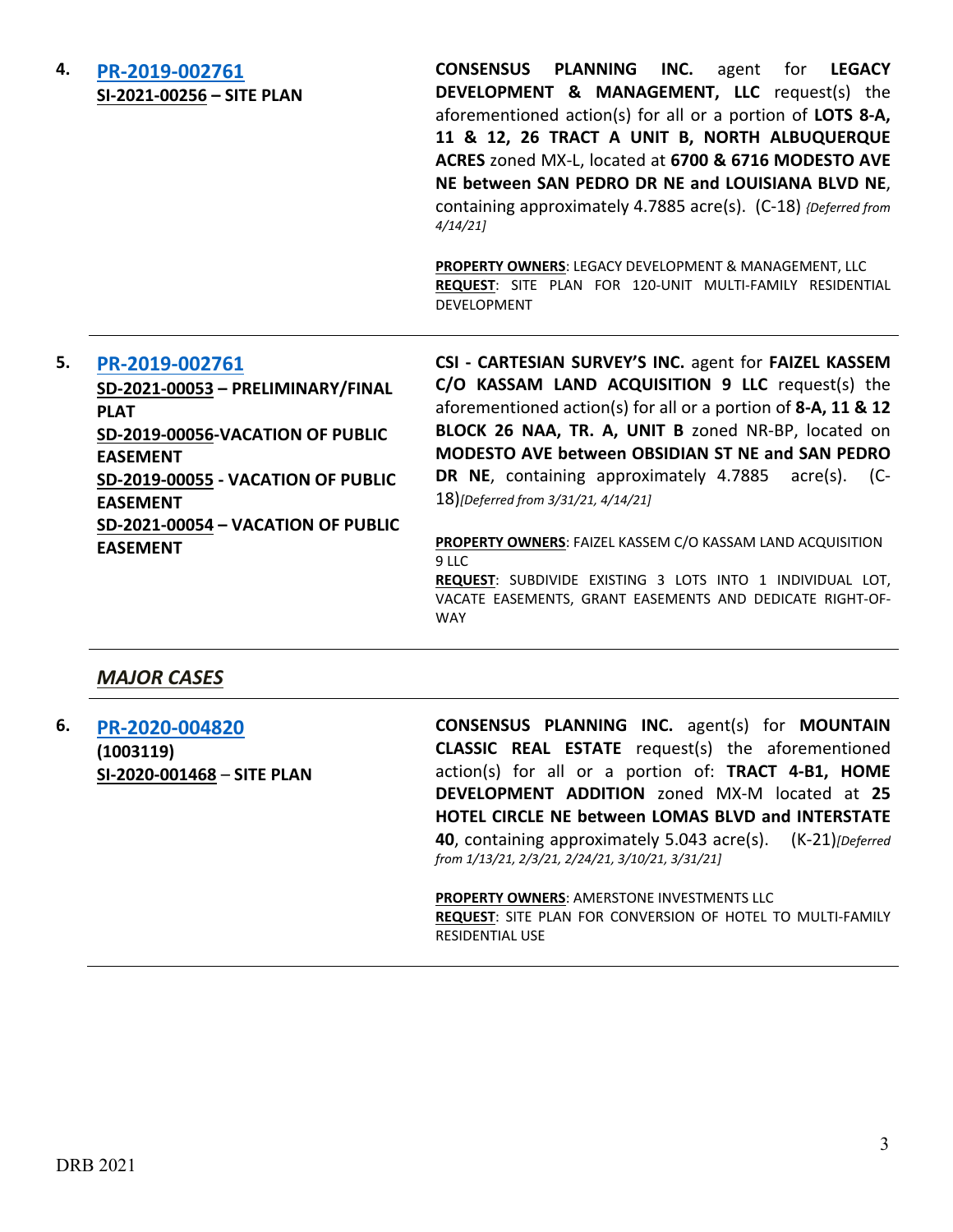#### **7. [PR-2020-004447](http://data.cabq.gov/government/planning/DRB/PR-2020-004447/DRB%20Submittals/PR-2020-004447_April_21,%202021/Application/Vacation%20submittal%20package_3.26.21.pdf)**

**SD-2021-00062 – VACATION OF RIGHT-OF WAY SD-2021-00063 – VACATION OF PUBLIC EASEMENT-7' utility SD-2021-00064 – VACATION OF PUBLIC EASEMENT-10' utility SD-2021-00065 – VACATION OF PUBLIC EASEMENT- access SD-2021-00066 – VACATION OF PUBLIC EASEMENT-10' utility SD-2021-00067 – VACATION OF PUBLIC EASEMENT-10' PNM/MST&TC west SD-2021-00068 – VACATION OF PUBLIC EASMENT-10' PNM/MST&TC east SD-2021-00069 – VACATION OF PUBLIC EASEMENT-20' utility**

**BOHANNAN HUSTON INC.** agent for **CITY OF ALBUQUERQUE AVIATION DEPARTMENT** requests the aforementioned action(s) for all or a portion of **TRACT A-1 SUNPORT MUNICIPAL ADDITION AND AIRPORT PARK** zoned **NR-SU**, **located at 2700 GIRARD BLVD SE between GIBSON BLVD and SUPORT BLVD** containing approximately **116** acre(s). (**M-16**)

**PROPERTY OWNERS**: CITY OF ALBUQUERQUE **REQUEST**: VACATION OF RIGHT-OF-WAY & VACATION OF EASEMENTS

**Deferred to April 28th**

| 8. | Project #PR-2019-002277 |
|----|-------------------------|
|    | (1002962)               |

**SI-2019-00246 – SITE PLAN**

**RESPEC** agent(s) for **RAINBOW PASEO, LLC** request(s) the aforementioned action(s) for all or a portion of **TRACT A PLAT OF TRACTS A, B AND C CANTATA AT THE TRAILS UNIT 2 (BEING A REPLAT OF TRACT OS-4 THE TRAILS UNIT 2 & TRACT A TAOS AT THE TRAILS UNIT 2**)**,** zoned R-ML, located on **OAKRIDGE ST NW between OAKRIDGE ST NW and TREE LINE AVE NW**, containing approximately 3.26 acre(s). (C-9) *[Deferred from 8/15/19, 10/9/19, 12/4/19, 2/5/20, 3/4/20, 4/15/20, 6/3/20, 8/5/20], 9/30/20, 10/14/20, 12/16/20, 2/24/21]*

**PROPERTY OWNERS**: RV LOOP LLC **REQUEST**: 52 UNIT TOWNHOME DEVELOPMENT

**9. [PR-2020-004757](http://data.cabq.gov/government/planning/DRB/PR-2020-004757/DRB%20Submittals/PR-2020-004757_Apr_21_2021_supp/DRB%20Site%20Plan%20Submission.pdf) SI-2021-00307 – SITE PLAN (sketch plat 12-9-20)**

**KIMLEY-HORN** agent for **MACRITCHIE** requests the aforementioned action(s) for all or a portion of **TRACT C48 AND C49, TOWN OF ATRISCO GRANT,** zoned NR-BP, located on **VOLCANO RD between CENTRAL AVE and BRISTOL ST** containing approximately 9.59 acre(s). (K-9) *[Deferred from 3/31/21]*

**PROPERTY OWNERS**: JUANITA GARCIA GONZALEZ **REQUEST**: REVIEW OF PROPOSED RV STORAGE FACILITY ON 9.59 ACRE SITE LOCATED AT THE NORTHWEST CORNER OF CENTRAL AVE AND VOLCANO RD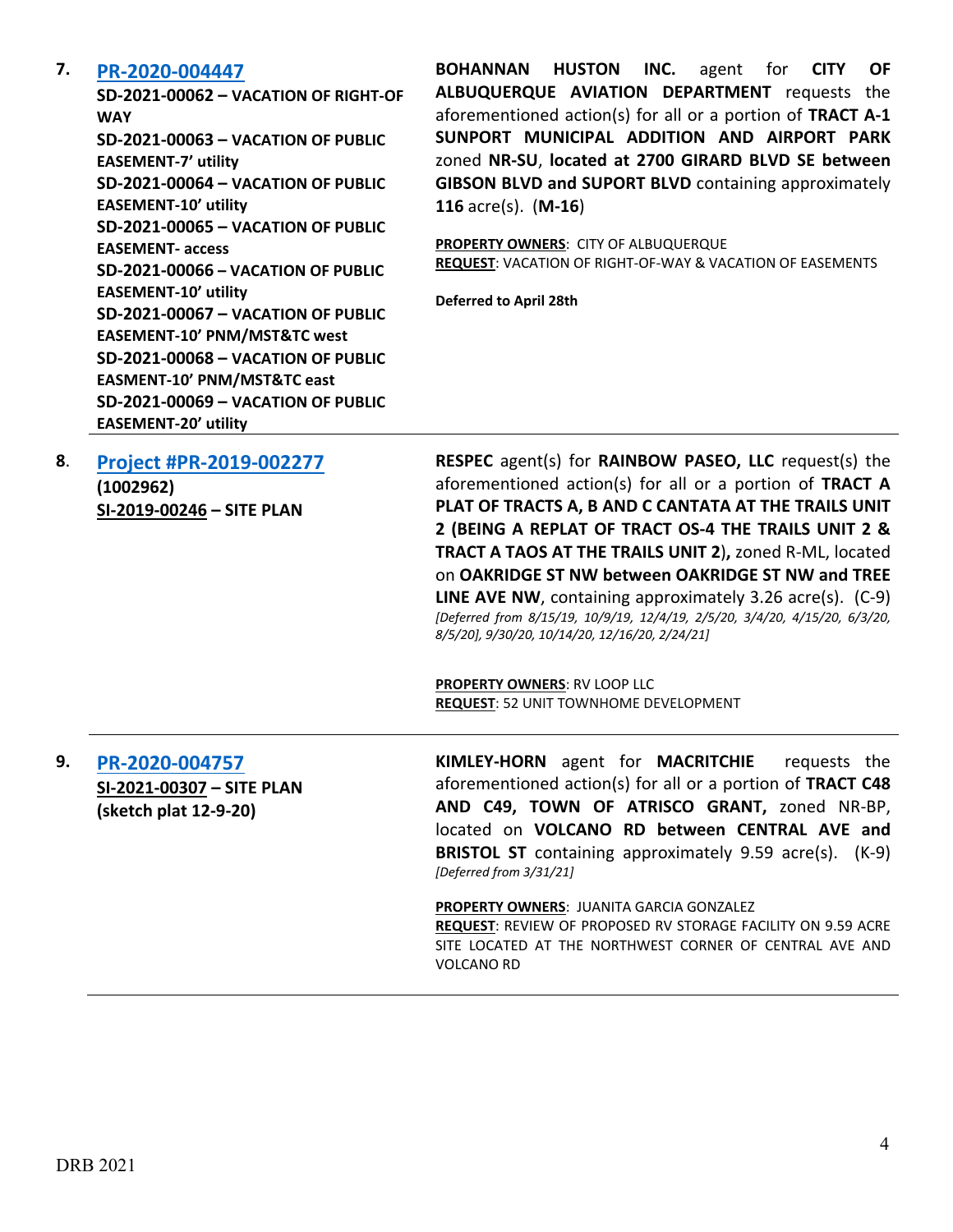#### **10. [PR-2020-004761](http://data.cabq.gov/government/planning/DRB/PR-2020-004761/DRB%20Submittals/PR-2020-004761_April_21_2021_Supp/Application/PR-2020-004761_DRB%20Supp_form_REV.pdf)**

**SD-2021-00032 – PRELIMINARY PLAT**

**CSI – CARTESIAN SURVEYS INC.** agent for **LAURA WILLIAMS/HORIZON AUTO GLASS** requests the aforementioned action(s) for all or a portion of **LOT 1, BLOCK 33, NORTH ALBUQUERQUE ACRES TRACT A UNIT B**, zoned NR-BP, located at **8310 SAN PEDRO DR NE between ANAHEIM AVE NE and CARMEL AVE NE** containing approximately 0.9977 acre(s). (C-18) *[Deferred from 3/17/21]*

**PROPERTY OWNERS**: LEAR PROPERTIES LLC

**REQUEST**: PRELIMINARY PLAT TO DEDICATE RIGHT OF WAY TO THE CITY OF ALBUQUERQUE ALONG SAN PEDRO DR NE AND ANAHEIM AVE NE CREATING ONE NEW LOT FROM ONE EXISTING LOT

## *MINOR CASES*

| 11. | PR-2019-002976<br>SD-2020-00210 - PRELIMINARY/FINAL<br><b>PLAT</b><br>VA-2020-00447 - SIDEWALK WAIVER<br>(Sketch plat 10/23/19) | CSI - CARTESIAN SURVEYS, INC. agent(s) for BEELING<br><b>ARMIJO</b> requests the aforementioned action(s) for all or a<br>portion of: LOT 9, EASTERLY PORTION OF 20 FT LOT 8 AND<br>PORTION OF LOT 10, BLOCK 2, SANDIA MANOR zoned R-<br>1D, located at 17400 HILLDALE RD NE between HILDALE RD<br>and CAMINO DE LA SIERRA NE, containing<br>NE –<br>approximately 0.5108 acre(s). (K-23) {Deferred from 12/9/2,<br>1/13/210, 1/27/21, 2/3/21, 2/24/21, 3/17/21, 3/31/21, 4/14/21]<br>PROPERTY OWNERS: BEELING ARMIJO<br>REQUEST: SUBDIVIDE LOTS, ELIMINATE INTERIOR LOT LINES OF 3<br>EXISTING LOTS CREATING ONE NEW LOT, DEDICATE EASEMENTS |
|-----|---------------------------------------------------------------------------------------------------------------------------------|-----------------------------------------------------------------------------------------------------------------------------------------------------------------------------------------------------------------------------------------------------------------------------------------------------------------------------------------------------------------------------------------------------------------------------------------------------------------------------------------------------------------------------------------------------------------------------------------------------------------------------------------------|
| 12. | PR-2020-004138<br>SD-2021-00076 - PRELIINARY/FINAL<br><b>PLAT</b>                                                               | HUITT-ZOLLARS, INC. SCOTT EDDINGS agent(s) for MDS<br><b>DEVELOPMENT, LLC</b> request(s) the aforementioned<br>action(s) for all or a portion of: TRACT A-1-A-5 & TRACT A-<br>4, MESA DEL SOL INNOVATION PARK zoned PC, located on<br><b>BOBBY FOSTER, containing approximately 33.3 acre(s). (R-</b><br>15)<br><b>PROPERTY OWNERS: MDS INVESTMENTS</b><br><b>REQUEST: FINAL PLAT CTREATING FOUR LOTS FROM TWO</b>                                                                                                                                                                                                                            |